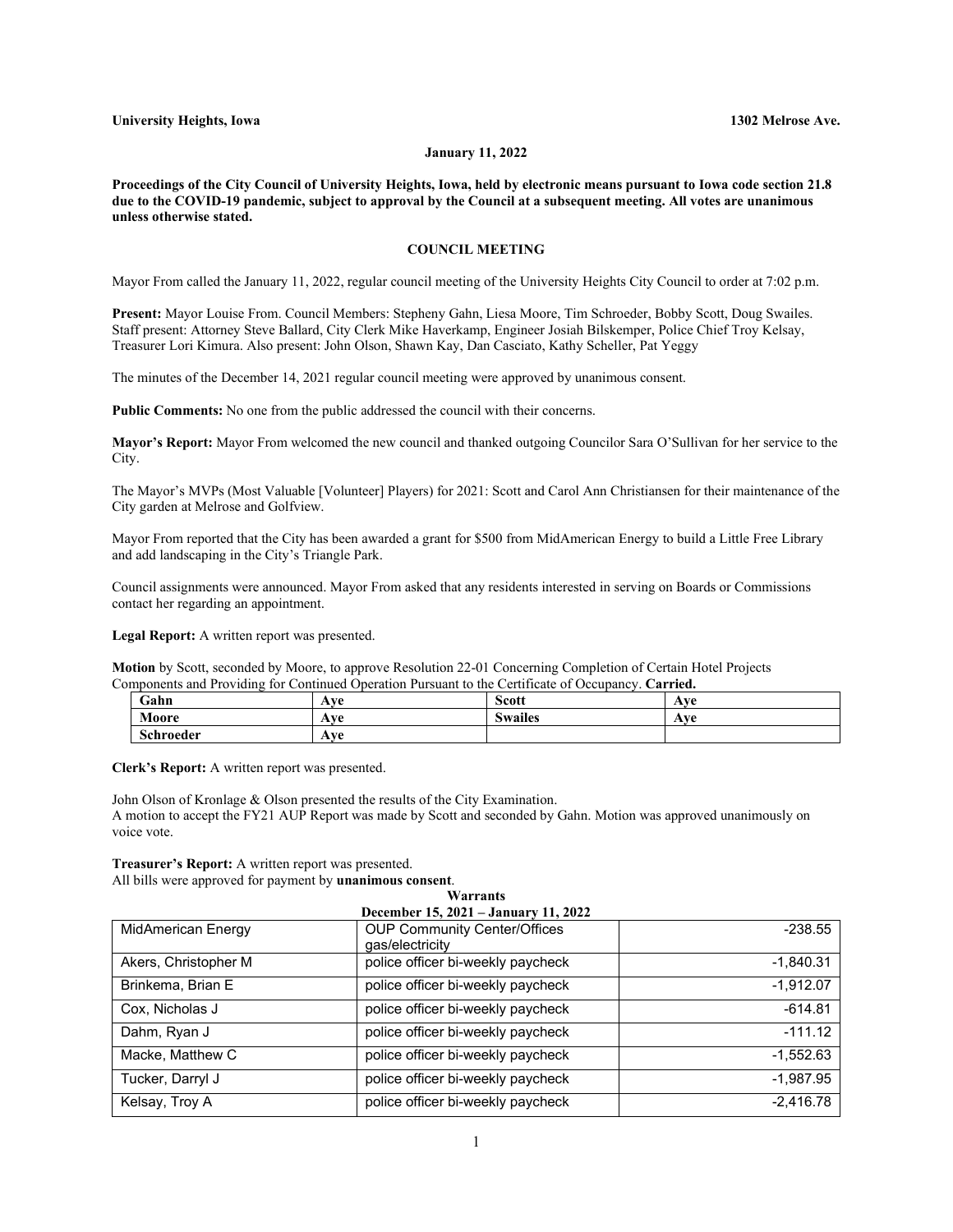| Plate, Harold, M                                 | crossing guard bi-weekly paycheck                                       | $-209.45$    |
|--------------------------------------------------|-------------------------------------------------------------------------|--------------|
| Goerdt, Terence J                                | building inspector monthly paycheck                                     | $-1,239.72$  |
| Kimura, Lori D.                                  | treasurer monthly paycheck                                              | $-683.65$    |
| Jensen, Brian A                                  | rental inspector monthly paycheck                                       | $-771.60$    |
| Haverkamp, Michael J                             | clerk monthly paycheck                                                  | $-411.20$    |
| Herbold, Nicholas J                              | city council quarterly paycheck                                         | $-83.11$     |
| Scott, Robert C                                  | city council quarterly paycheck                                         | 0.00         |
| From, Louise A.                                  | mayor quarterly paycheck                                                | $-454.14$    |
| Moore, Liesa K                                   | city council quarterly paycheck                                         | $-184.70$    |
| O'Sullivan, Sara A                               | city council quarterly paycheck                                         | $-184.70$    |
| Swailes, Douglas J                               | city council quarterly paycheck                                         | $-184.70$    |
| Mediacom                                         | online service 12/21/21-1/20/22                                         | $-399.95$    |
| Paul J. Moore, Melrose Avenue<br><b>Building</b> | garage rent automatic payment                                           | $-50.00$     |
| Akers, Christopher M                             | police officer bi-weekly paycheck                                       | $-1,983.17$  |
| Brinkema, Brian E                                | police officer bi-weekly paycheck                                       | $-2,416.67$  |
| Cox, Nicholas J                                  | police officer bi-weekly paycheck                                       | $-320.47$    |
| Kelsay, Troy A                                   | police officer bi-weekly paycheck                                       | $-2,458.11$  |
| Macke, Matthew C                                 | police officer bi-weekly paycheck                                       | $-1,672.79$  |
| Tucker, Darryl J                                 | police officer bi-weekly paycheck                                       | $-2,782.72$  |
| One University Place South Condo<br>Assoc        | monthly association dues                                                | $-433.58$    |
| <b>AT&amp;T Mobility</b>                         | wireless service for police cars<br>11/20/21-12/19/21                   | $-288.89$    |
| Kronlage & Olson PC                              | progress billing for annual examination                                 | $-2,000.00$  |
| City of Iowa City                                | bus, animal, billing trash/recycling<br>service, library, fire, hydrant | $-34,711.52$ |
| <b>UMB Bank NA</b>                               | administrative paying agent fees for<br>bonds                           | $-550.00$    |
| <b>US Cellular</b>                               | wireless data/internet service for car<br>computer                      | $-82.81$     |
| <b>SEATS</b>                                     | December service                                                        | $-150.00$    |
| Iowa City Press-Citizen                          | November legal publications                                             | $-151.00$    |
| Johnson County Refuse, Inc.                      | December garbage & recycling<br>services                                | $-6,808.00$  |
| <b>University Lake Partners</b>                  | garage rental July 2021 thru June 2022                                  | $-1,200.00$  |
| Leff Law Firm, L.L.P.                            | December legal services                                                 | $-3,125.00$  |
| West Liberty Gun Club, Inc                       | gun range membership                                                    | $-500.00$    |
| <b>Police Legal Services</b>                     | legal update training annual<br>subscription                            | $-800.00$    |
| lowa Summit on Justice &<br><b>Disparities</b>   | contribution for 2021                                                   | $-500.00$    |
| Shive Hattery                                    | engineering services 10/3/2021-<br>11/5/2021                            | $-5,397.34$  |
| <b>VISA</b>                                      | google, car wash, grasshopper                                           | $-337.22$    |
| Century Link                                     | telephone service for January                                           | $-102.06$    |
| <b>Internal Revenue Service</b>                  | federal payroll taxes                                                   | $-4,450.56$  |
| Internal Revenue Service                         | federal payroll taxes                                                   | $-1,150.17$  |
| TREASURER STATE OF IOWA                          | state payroll taxes                                                     | $-5,592.00$  |